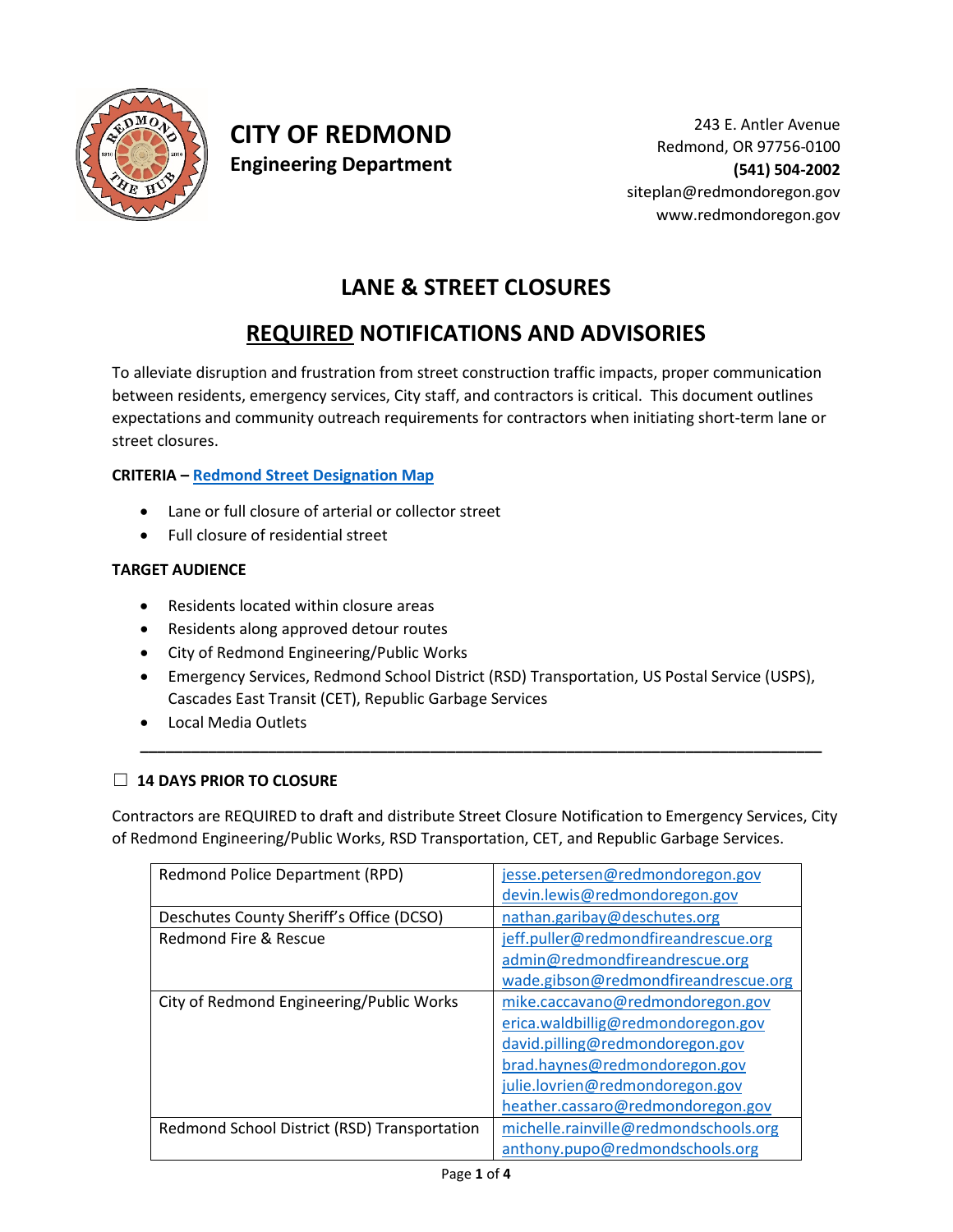| Cascade East Transit (CET) | mhopper@coic.org            |
|----------------------------|-----------------------------|
| Republic Garbage Services  | badair@republicservices.com |

Electronic message signs (when required) should also be installed 14 days prior to street closure. Message should be placed at points of closure and redirect traffic to detour routes when possible.

### ☐ **7 DAYS PRIOR TO CLOSURE**

Direct Contact with Impacted Residents. Door hangers should be placed on front doors of impacted residents. Door hangers should contain closure dates, closure locations, approved detour routes, and contractor's contact information.

### ☐ **5 DAYS PRIOR TO CLOSURE**

Contractors are REQUIRED to notify USPS if street construction blocks mail receptacles.

| US Postal Service (USPS) | elizabeth.e.taylor@usps.gov |
|--------------------------|-----------------------------|
|                          | scott.d.harsh@usps.gov      |

### ☐ **24 HOURS PRIOR TO CLOSURE**

Contractors are REQUIRED to distribute a **SECOND** Street Closure Notification to Emergency Services, City of Redmond Engineering/Public Works, RSD Transportation, CET, USPS, and Republic Garbage Services. Contractor should also send a Media Advisory to local media via email.

| The Bulletin                       | news@bendbulletin.com           |
|------------------------------------|---------------------------------|
| The Redmond Spokesman              | news@redmondspokesman.com       |
| <b>KNLR Radio</b>                  | info@knlr.com                   |
| <b>KBND News Radio</b>             | news@kbnd.com                   |
| <b>KSJJ Bend Radio Group</b>       | rl@bendradiogroup.com           |
| KTVZ News Channel 21               | stories@ktvz.com                |
|                                    | barney.lerten@ktvz.com          |
| Central Oregonian                  | news@centraloregonian.com       |
| The Round Up                       | info@theroundupredmond.com      |
| <b>Combined Communications</b>     | news@combinedcommunications.com |
| <b>Redmond Chamber of Commerce</b> | info@visitredmond.com           |
| Zolo Media                         | gfair@zolomedia.com             |
| <b>Cascade Business News</b>       | news@cascadebusnews.com         |
| <b>Horizon Broadcasting</b>        | news@horizonbroadcasting.com    |
| <b>KOHD News</b>                   | info@zolomedia.com              |
| The Source Weekly                  | news@bendsource.com             |
| <b>Central Oregon Daily</b>        | info@centraloregondaily.com     |
|                                    | hroberts@centraloregondaily.com |

A template for Media Advisories is attached. Email subject line should be the same as the Advisory title – "*Media Advisory – Street Closure Notification."* The Advisory should contain closure dates, closure locations, approved detour routes, and contractor's contact information.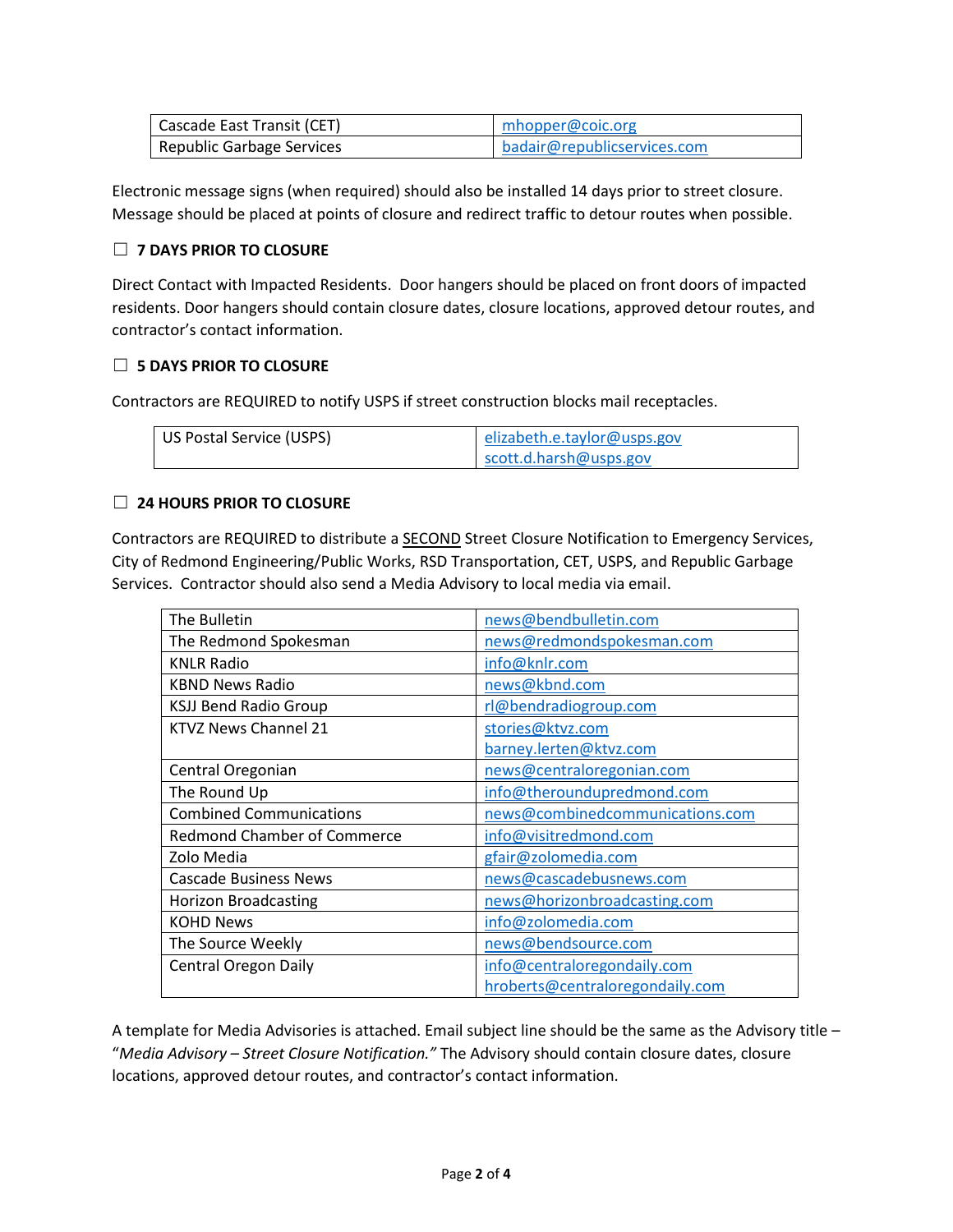### **ROAD CLOSURE SIGNS/BARRICADES**

Contractors are required to install signs on closure barricades. Signs must clearly display contractor name, contractor contact information, and closure dates. Lettering size, color, background, and overall sign size must be suitable for reading from a nearby vehicle.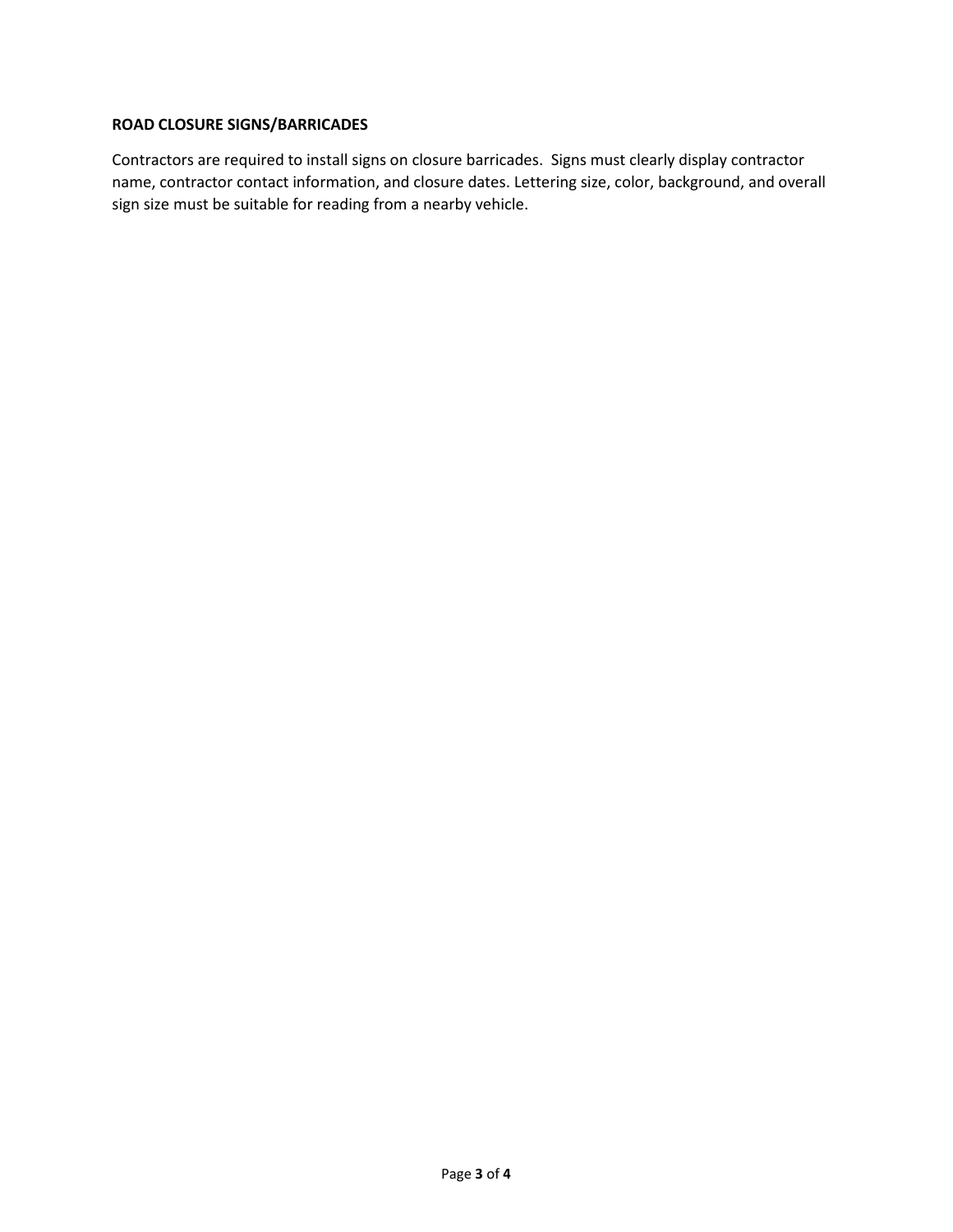# **MEDIA ADVISORY**

Date: From: Mobile Phone:

# **NOTIFICATION OF STREET CLOSURE(S)**

**LOCATION:**

**DATE(S) OF CLOSURE:**

**START TIME:**

**PURPOSE OF CLOSURE:**

**LOCAL ACCESS:**

**DETOUR ROUTES:**

**ATTACHMENTS:**

**CONTACT INFORMATION:**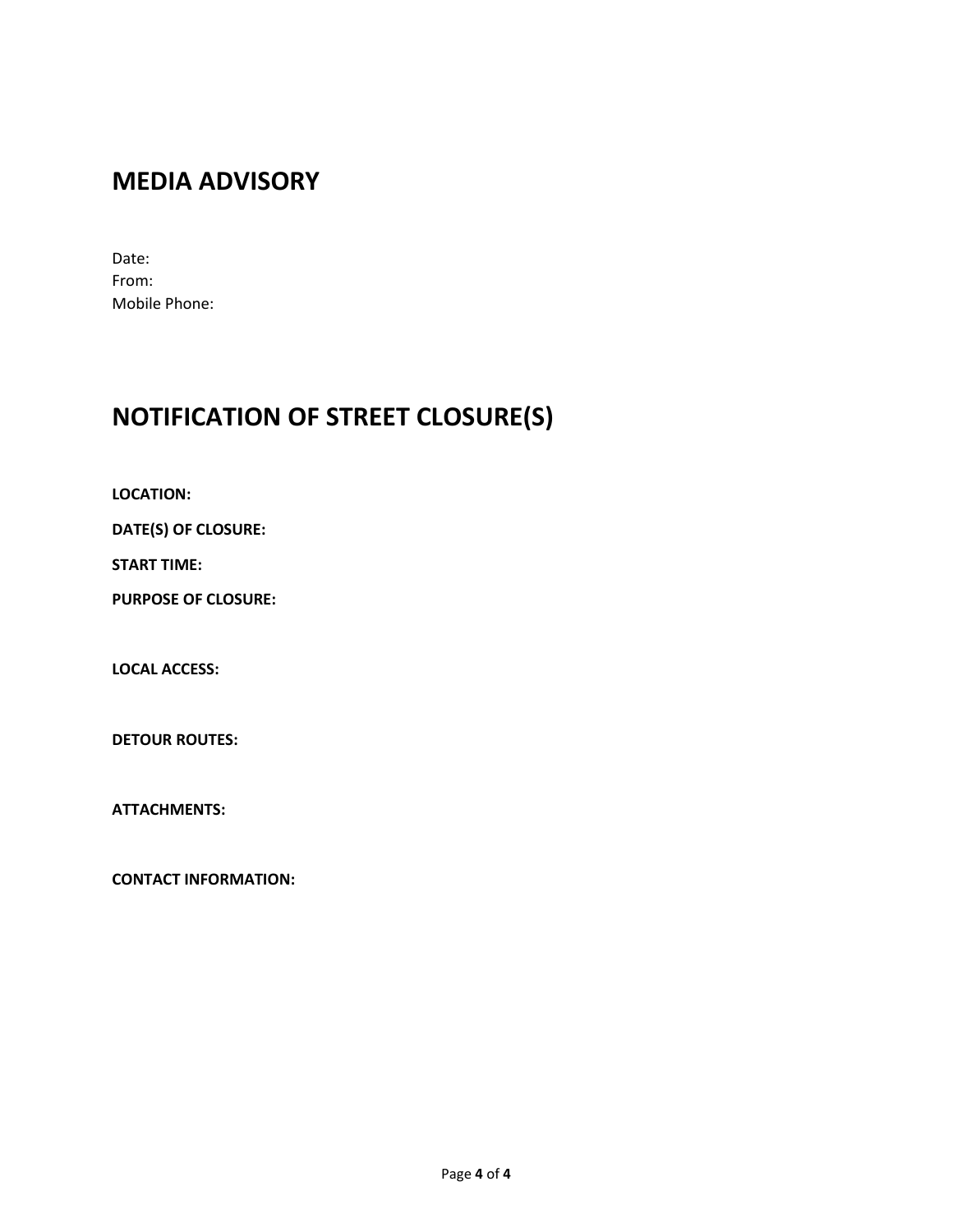

 243 East Antler Avenue, Suite 100 CITY OF REDMOND Redmond, OR 97756-0100

Engineering Department (541) 504-2002 Fax: (541) 548-0253 www.redmondoregon.gov

## Approval Memo for Sidewalk Improvements 2022 COIC Bend & Redmond Bus Stop Improvement Project 15-13-INDEX

April 1, 2022

### OWNER/APPLICANT: ENGINEER:

Derek Hofbauer Matt Tipton Central Oregon Intergovernmental Council Century West Engineering 1250 NE Bear Creek Rd 1020 SW Emkay Dr. Ste 100 Phone: 541-548-9534 Phone: 541-322-8962 Email: dhobauer@coic.org Email: MTipton@centurywest.com

CITY OF REDMOND ENGNIEERING CONTACTS / REPRESENTATIVES:<br>Tom Hart, PE – Engineering Dept. Phone: 541-504-2017; tom.hart@redmo Tom Hart, PE – Engineering Dept. <br>1991 - Frica Waldbillig – Engineering Dept. Administration Phone: 541-504-2018; Erica.Waldbillig@redmondoregon Phone: 541-504-2018; Erica Waldbillig@redmondoregon.gov

# CITY OF REDMOND INSPECTOR:<br>Nick Peterson - Senior Engineering Inspector

Phone: 541-480-1944; nick.peterson@redmondoregon.gov

### 1. Project Inspection:

- a. The City of Redmond Engineering Inspectors conduct roving inspections and are available by phone to answer questions. These inspections are for the improvements or connections done within the public right of way.
- b. Any testing for acceptance of public right of way connections or improvements, requires the presence of an Engineering Inspector or a City contracted observer. Failure of any tests will require additional testing and associated City fees.
- c. All inspections that require the Inspector's extended presence must be scheduled a minimum of 24 hours in advance. These include but are not limited to compaction tests, or any tests that require a gauge. See Standard Specifications, Development Provisions, section 14.1.00
- d. For Materials used within public right of way, the Contractor must provide all back fill and materials reports that must be job specific, less than one year old and approved prior to use. These include but are not limited to; Moisture/Density, Sieve Analysis, L.A. Abrasion, and S.E. Reports. See Standard Specifications, Division 1, section 101.2.00 & Division 2, section 207

### 2. Traffic Control/Public Notification:

a. All traffic control signs must comply with MUTCD and ODOT requirements.

### 3. Safety Requirements:

- a. The Contractor must comply with OSHA and other regulations. The City is NOT the safety inspector.
- b. The Contractor must control leakage and sifting as well as dust blowing off loads from trucks hauling material to and from the site in accordance with ORS 818.300.